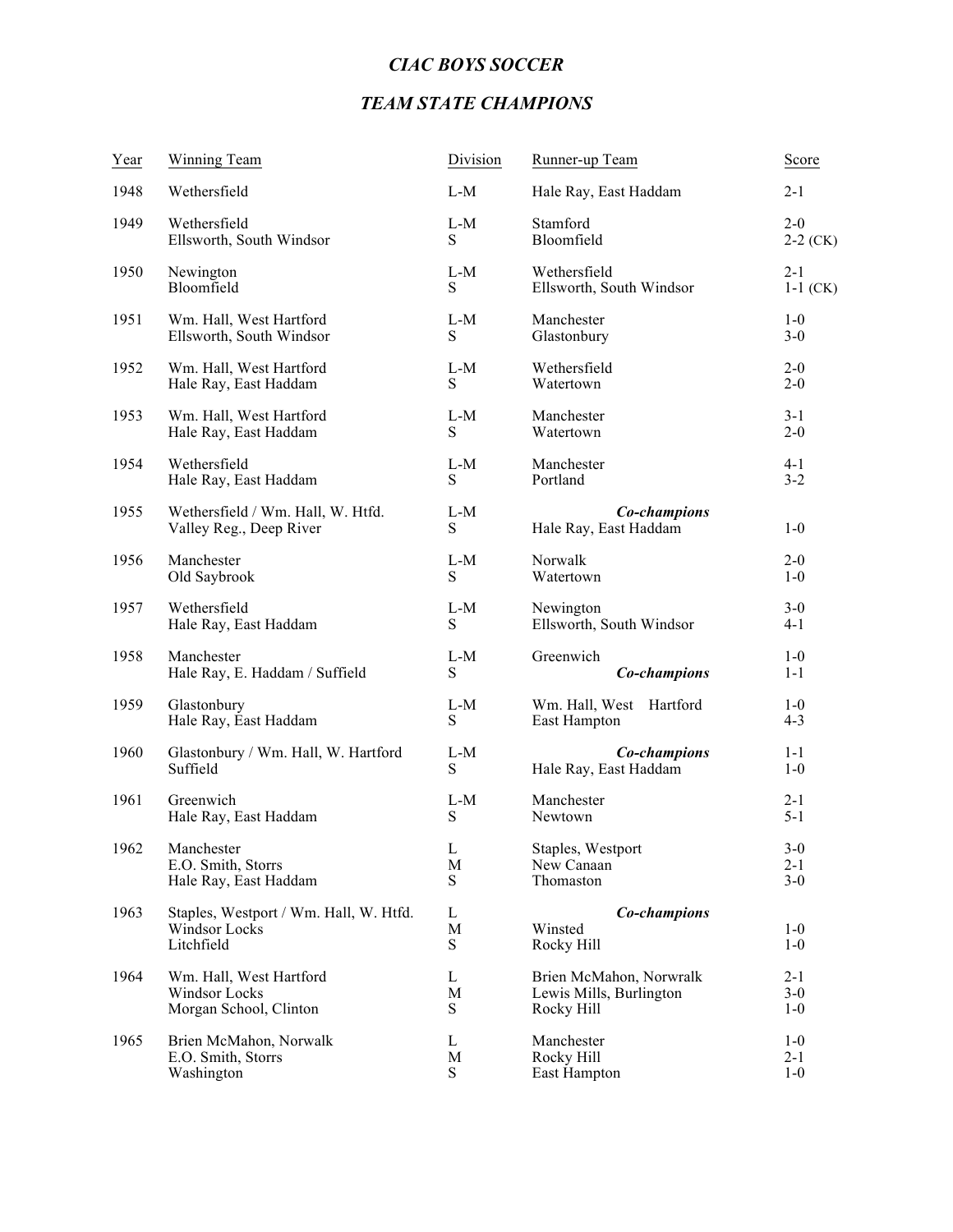| <u>Year</u> | <b>Winning Team</b>                                                    | <b>Division</b>   | Runner-up Team                                       | <b>Score</b>                  |
|-------------|------------------------------------------------------------------------|-------------------|------------------------------------------------------|-------------------------------|
| 1966        | Norwalk                                                                | L                 | Wethersfield                                         | $1-0$                         |
|             | Abbott RVT, Danbury                                                    | M                 | Valley Reg., Deep River                              | $1-0$                         |
|             | Old Lyme                                                               | ${\bf S}$         | Hale Ray, East Haddam                                | $2 - 1$                       |
| 1967        | Staples, Westport                                                      | L                 | Brien McMahon, Norwalk                               | $3-0$                         |
|             | E.O. Smith, Storrs                                                     | M                 | Simsbury                                             | $4 - 0$                       |
|             | Rocky Hill                                                             | ${\bf S}$         | Litchfield                                           | $2 - 0$                       |
| 1968        | Wethersfield                                                           | L                 | Staples, Westport                                    | $1 - 0$                       |
|             | E.O. Smith, Storrs                                                     | M                 | Vinal RVT, Middletown                                | $2 - 1$                       |
|             | RHAM, Hebron                                                           | S                 | East Hamtpon                                         | $2 - 1$                       |
| 1969        | Staples, Westport                                                      | L                 | Hartford Public                                      | $2 - 0$                       |
|             | Guilford                                                               | M                 | St. Paul Catholic, Bristol                           | $4 - 0$                       |
|             | Old Lyme                                                               | ${\bf S}$         | East Granby                                          | $3 - 1$                       |
| 1970        | Conard / Staples, Westport<br>Windsor Locks<br>East Granby             | L<br>M<br>S       | Co-champions<br>St. Paul Catholic, Bristol<br>Weston | $8 - 0$<br>$1-0$              |
| 1971        | Staples, Westport                                                      | L                 | Conard, West Hartford                                | $1-0$                         |
|             | Windsor Locks                                                          | M                 | E.O. Smith, Storrs                                   | $2 - 1$                       |
|             | Ellington                                                              | ${\bf S}$         | Rocky Hill                                           | $2 - 1$                       |
| 1972        | Staples, Westport                                                      | L                 | Conard, West Hartford                                | $1-0$                         |
|             | E.O. Smith, Storrs                                                     | M                 | Windsor Locks                                        | $1-0$                         |
|             | Ellington                                                              | S                 | Coventry                                             | $2 - 0$                       |
| 1973        | Staples, Westport                                                      | L                 | Manchester                                           | $1-0$                         |
|             | Guilford                                                               | M                 | Farmington                                           | $1-0$                         |
|             | Canton                                                                 | ${\bf S}$         | Old Lyme                                             | $3 - 1$                       |
| 1974        | Brien McMahon, Norwalk                                                 | L                 | Bulkeley, Hartford                                   | $2 - 0$                       |
|             | Farmington                                                             | M                 | Guilford                                             | $1 - 0$                       |
|             | Old Lyme                                                               | ${\bf S}$         | Rocky Hill                                           | $1-0$                         |
| 1975        | Wethersfield                                                           | $\mathop{\rm LL}$ | Manchester                                           | $1-0$                         |
|             | Bulkeley, Hartford                                                     | L                 | Bullard Havens RVT, Bridgeport                       | $2 - 0$                       |
|             | E.O. Smith, Storrs                                                     | M                 | Valley Reg., Deep River                              | $2 - 1$                       |
|             | Rocky Hill                                                             | S                 | Litchfield                                           | $1-0$                         |
| 1976        | E.O. Smith, Storrs                                                     | LL                | Brien McMahon, Norwalk                               | $3-0$                         |
|             | Guilford                                                               | L                 | Windsor Locks                                        | $1-0$                         |
|             | Avon                                                                   | M                 | Middletown                                           | $3 - 0$                       |
|             | Rocky Hill                                                             | ${\bf S}$         | Old Lyme                                             | $2 - 0$                       |
| 1977        | Hartford Public<br>Guilford<br>RHAM, Hebron / Valley Reg.<br>Old Lyme  | LL<br>L<br>M<br>S | Danbury<br>South Windsor<br>Co-champions<br>Canton   | $4 - 3$<br>$4 - 0$<br>$4 - 1$ |
| 1978        | Staples, Westport                                                      | LL                | Greenwich                                            | $3 - 2$                       |
|             | Guilford                                                               | L                 | Windsor Locks                                        | $4 - 1$                       |
|             | Suffield                                                               | M                 | RHAM, Hebron                                         | $1-0$                         |
|             | Granby Memorial                                                        | S                 | Woodstock Academy                                    | $1-0$                         |
| 1979        | Manchester<br>South Windsor<br>Farmington<br>Old Saybrook / Rocky Hill | LL<br>L<br>M<br>S | Glastonbury<br>Guilford<br>Suffield<br>Co-champions  | $3-0$<br>$3 - 2$<br>$2 - 1$   |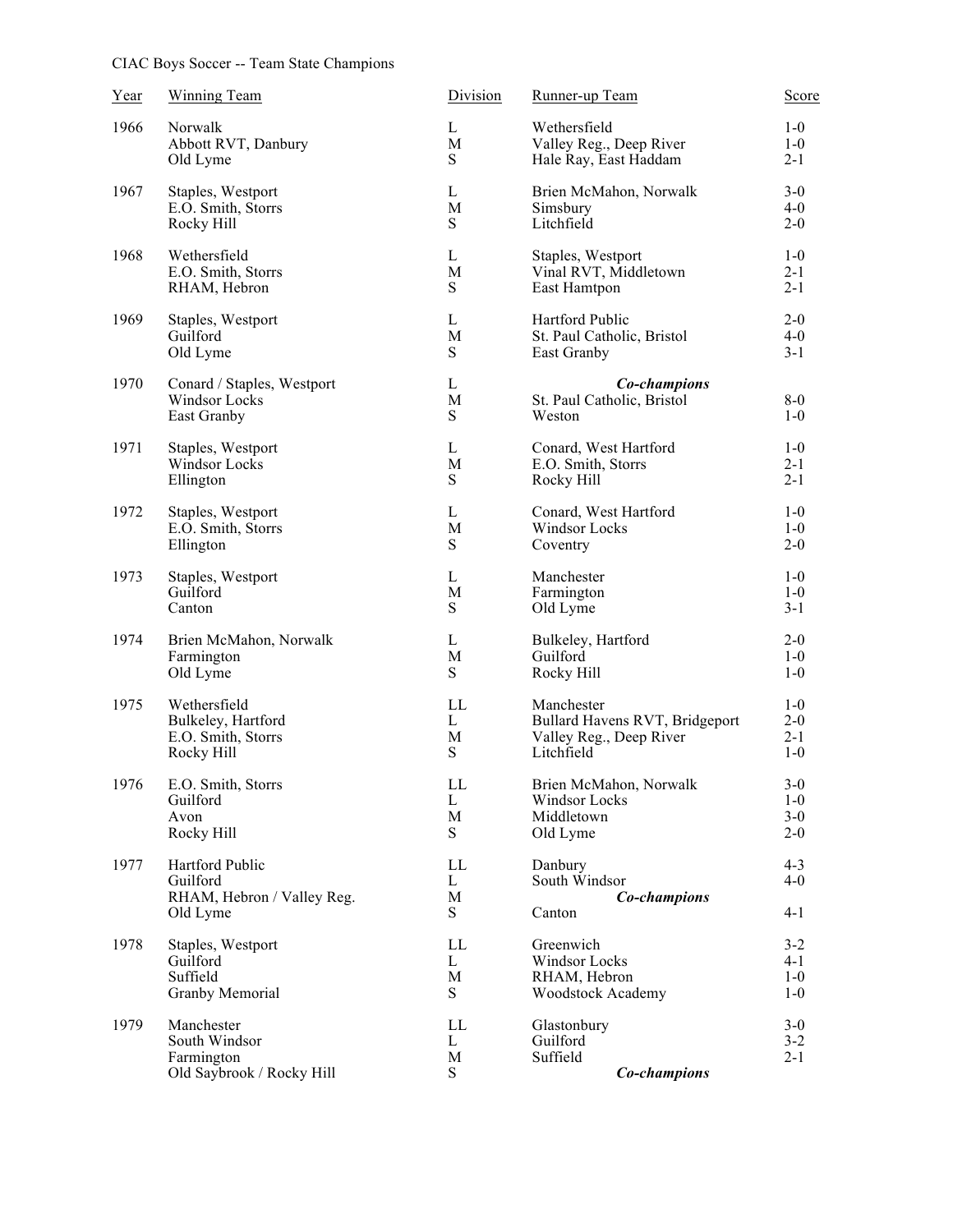| <u>Year</u> | Winning Team                         | <b>Division</b>   | Runner-up Team                    | Score            |
|-------------|--------------------------------------|-------------------|-----------------------------------|------------------|
| 1980        | Wm. Hall, West Hartford              | LL                | E.O. Smith, Storrs                | $3 - 2$          |
|             | Guilford                             | L                 | South Windsor                     | $6 - 1$          |
|             | St. Paul Catholic, Bristol           | M                 | Suffield                          | $1-0$            |
|             | Rocky Hill                           | S                 | Wamogo, Litchfield                | $3 - 0$          |
| 1981        | Simsbury / Staples, Westport         | $\mathop{\rm LL}$ | Co-champions                      | $1 - 1$          |
|             | Bethel / Bullard Havens, Bpt.        | L                 | Co-champions                      | $0-0$            |
|             | Suffield                             | M                 | Valley Reg., Deep River           | $1-0$            |
|             | Canton                               | S                 | Rocky Hill                        | $3 - 0$          |
| 1982        | Staples, Westport                    | LL                | Ridgefield                        | $1-0$            |
|             | Bethel / Wethersfield                | L                 | Co-champions                      | $1-1$            |
|             | Farmington                           | M                 | Waterford                         | $2 - 1$          |
|             | Old Saybrook                         | ${\bf S}$         | Coventry                          | $2 - 1$          |
| 1983        | Ridgefield                           | LL                | Manchester                        | $3-0$            |
|             | Guilford                             | L                 | Wm. Hall, West Hartford           | $1-0$            |
|             | Joel Barlow, Redding                 | M                 | Lyman Hall, Wallingford           | $4 - 0$          |
|             | Old Saybrook                         | S                 | Granby Memorial                   | $1 - 0$          |
| 1984        | Ridgefield                           | LL                | Manchester                        | $3 - 0$          |
|             | St. Paul, Bristol / Wethersfield     | L                 | Co-champions                      | $1 - 1$          |
|             | Avon                                 | M                 | Joel Barlow, Redding              | $2 - 0$          |
|             | Granby Memorial                      | S                 | Old Lyme                          | $3 - 1$          |
| 1985        | E.O. Smith, Storrs                   | LL                | Holy Cross, Waterbury             | $2 - 1$          |
|             | Guilford                             | $\mathbf{L}$      | Newtown                           | $4 - 0$          |
|             | Avon                                 | M                 | Brookfield                        | $3 - 1$          |
|             | Granby Memorial                      | ${\bf S}$         | Marianapolis Prep., Thompson 4-1  |                  |
| 1986        | Windham                              | LL                | Ridgefield                        | $1-0$            |
|             | Guilford                             | L                 | Wilton                            | $3 - 1$          |
|             | Farmington                           | M                 | Avon                              | $3 - 1$          |
|             | Granby Memorial                      | S                 | Central Catholic, Norwalk         | $1-0$            |
| 1987        | E.O. Smith, Storrs                   | LL                | Danbury                           | $1-0$            |
|             | Bethel                               | L                 | Enfield                           | $3 - 0$          |
|             | Avon                                 | M                 | Waterford                         | $2-0$            |
|             | Granby Memorial                      | S                 | Canton                            | $1-0$            |
| 1988        | Cheshire                             | LL                | Manchester                        | $2 - 1$          |
|             | Wilton                               | L                 | Brien McMahon, Norwalk            | $2 - 1$          |
|             | Avon                                 | M                 | Stonington                        | $2 - 1$          |
| OT)         | Rocky Hill / Wheeler, No. Stonington | S                 | Co-champions                      | $1-1(2)$         |
| 1989        | Glastonbury                          | LL                | Danbury                           | $1-0$            |
|             | Guilford                             | L                 |                                   | $5-0$            |
|             | Avon                                 | M                 | East Lyme<br>Joel Barlow, Redding | $3 - 2$          |
|             | Granby ; Memorial                    | S                 |                                   | $7 - 0$          |
|             |                                      |                   | Ellington                         |                  |
| 1990        | Danbury                              | LL                | Hartford Public                   | $2 - 1$          |
|             | Newtown                              | L                 | Guilford                          | $1-0$            |
|             | Joel Barlow, Redding                 | M                 | Avon                              | $2 - 1$          |
|             | Windsor Locks                        | S                 | Ellington                         | $1-0$            |
| 1991        | E.O. Smith, Storrs<br>Wethersfield   | LL<br>L           | Danbury<br>Foran                  | $1-0$<br>$2 - 0$ |
|             | Joel Barlow, Redding / Suffield      | M                 | Co-champions                      | $0-0$            |
|             | Granby Memorial                      | S                 | Nonnewaug, Woodbury               | $3 - 0$          |
|             |                                      |                   |                                   |                  |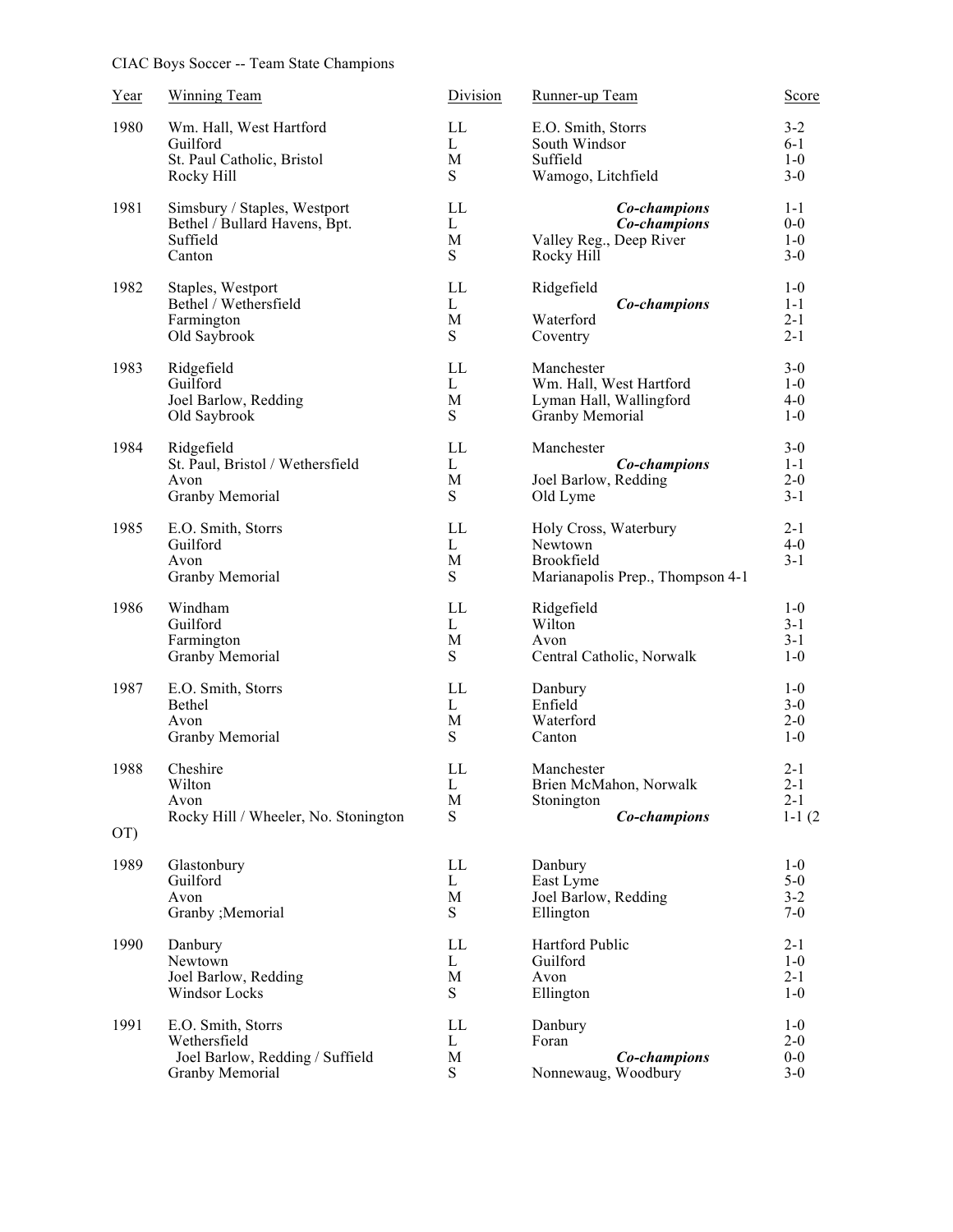| Year | <b>Winning Team</b>                         | Division       | Runner-up Team                       | Score              |
|------|---------------------------------------------|----------------|--------------------------------------|--------------------|
| 1992 | Simsbury                                    | LL             | Staples, Westport                    | $3 - 0$            |
|      | Farmington                                  | L              | Wilton                               | $1-0$ (OT)         |
|      | Joel Barlow, Redding                        | M              | Rocky Hill                           | $2 - 1$            |
|      | Cromwell                                    | S              | Old Lyme                             | $2 - 1$            |
|      |                                             |                |                                      |                    |
| 1993 | Staples, Westport                           | LL             | E.O. Smith, Storrs                   | $3 - 1$            |
|      | Daniel Hand, Madison                        | L              | Newtown                              | $4 - 1$            |
|      | Stonington / RHAM, Hebron                   | M              | Co-champions                         | $3 - 3$            |
|      | Granby / Bolton                             | ${\bf S}$      | Co-champions                         | $1 - 1$            |
| 1994 | E.O. Smith, Storrs                          | LL             | Danbury                              | $1-0$              |
|      | Bethel                                      | L              | Farmington                           | $3 - 0$            |
|      | Rocky Hill                                  | M              | Stonington                           | $2 - 1$            |
|      | Windsor Locks                               | ${\bf S}$      | Old Saybrook                         | $2 - 1$            |
|      |                                             |                |                                      |                    |
| 1995 | Xavier, Middletown                          | LL             | Simsbury                             | $2 - 1$            |
|      | Daniel Hand, Madison                        | L              | Farmington                           | $5 - 1$            |
|      | RHAM, Hebron                                | M              | Avon                                 | $2 - 1$            |
|      | Canton                                      | ${\bf S}$      | Kolbe-Cathedral, Bridgeport          | $4 - 1$            |
| 1996 | Guilford                                    | LL             | Staples, Westport                    | $1-0$ (OT)         |
|      | Bethel                                      | L              | Lyman Hall, Wallingford              | $2 - 0$            |
|      | Farmington                                  | M              | Joel Barlow, Redding                 | $3 - 1$            |
|      | Immaculate, Danbury                         | ${\bf S}$      | Tourtellotte, No. Grosvenordale      | $4 - 1$            |
|      |                                             |                |                                      |                    |
| 1997 | Danbury                                     | LL             | Guilford                             | $1-0$              |
|      | Daniel Hand, Madison / Woodstock            | L              | (2 OT)<br>Co-champions               | $0-0$              |
|      | Lewis Mills, Burlington                     | M              | North Branford                       | $1-0$              |
|      | Valley Reg., Deep River / Immaculate        | ${\bf S}$      | Co-champions                         | $1 - 1$            |
|      |                                             |                |                                      |                    |
|      |                                             |                |                                      |                    |
| 1998 | E.O. Smith, Storrs / Danbury                | LL             | Co-champions<br>(2 OT)               | $2 - 2$            |
|      | Wilton                                      | L              | Newtown                              | $2-0$              |
|      | Joel Barlow, Redding                        | M              | Suffield                             | $1-0$ (2 OT)       |
|      | Cromwell                                    | S              | Old Saybrook                         | $2 - 0$            |
| 1999 | Glastonbury                                 | LL             | Guilford                             | $1-0$ (OT)         |
|      | Wethersfield                                | L              | Daniel Hand, Madison                 | $2 - 0$            |
|      | Rocky Hill                                  | M              | Avon                                 | $2 - 1$            |
|      | Wheeler, No. Stonington                     | ${\bf S}$      | Valley Reg., Deep River              | $1-0$              |
|      |                                             |                |                                      |                    |
| 2000 | Guilford                                    | LL             | Fairfield                            | $3 - 2$            |
|      | Wethersfield                                | L              | Newington                            | $2-1$ (OT)         |
|      | Avon                                        | M              | Lewis Mills, Burlington              | $1 - 0$            |
|      | Granby Memorial                             | ${\bf S}$      | Valley Reg., Deep River              | $2 - 0$            |
|      |                                             |                |                                      | $3 - 2$            |
| 2001 | Naugatuck                                   | LL             | Westhill, Stamford                   |                    |
|      | Ledyard                                     | L              | Farmington                           | $2 - 0$            |
|      | Joel Barlow, Redding                        | M              | North Branford                       | $2 - 1$<br>$1 - 1$ |
|      | Wheeler, No. Stonington / Granby Memorial S |                | Co-champions<br>(OT)                 |                    |
| 2002 | Naugatuck                                   | LL             | Newtown                              | $3-2(2$ OT)        |
|      | East Lyme / Wethersfield                    | L              | (2 OT)<br>Co-champions               | $1 - 1$            |
|      | Nonnewaug, Woodbury                         | M              | North Branford                       | $2 - 1$            |
|      | N.W. Catholic / Lyman Memorial              | S              | Co-champions<br>(2 OT)               | $1 - 1$            |
|      |                                             |                |                                      |                    |
| 2003 | Simsbury / Glastonbury                      | LL             | Co-champions                         | $0-0$              |
|      | Farmington                                  | L              | East Lyme                            | $1-0$              |
|      | North Branford<br>Canton                    | M<br>${\bf S}$ | Ellington<br>Lyman Memorial, Lebanon | $2 - 0$<br>$2 - 1$ |